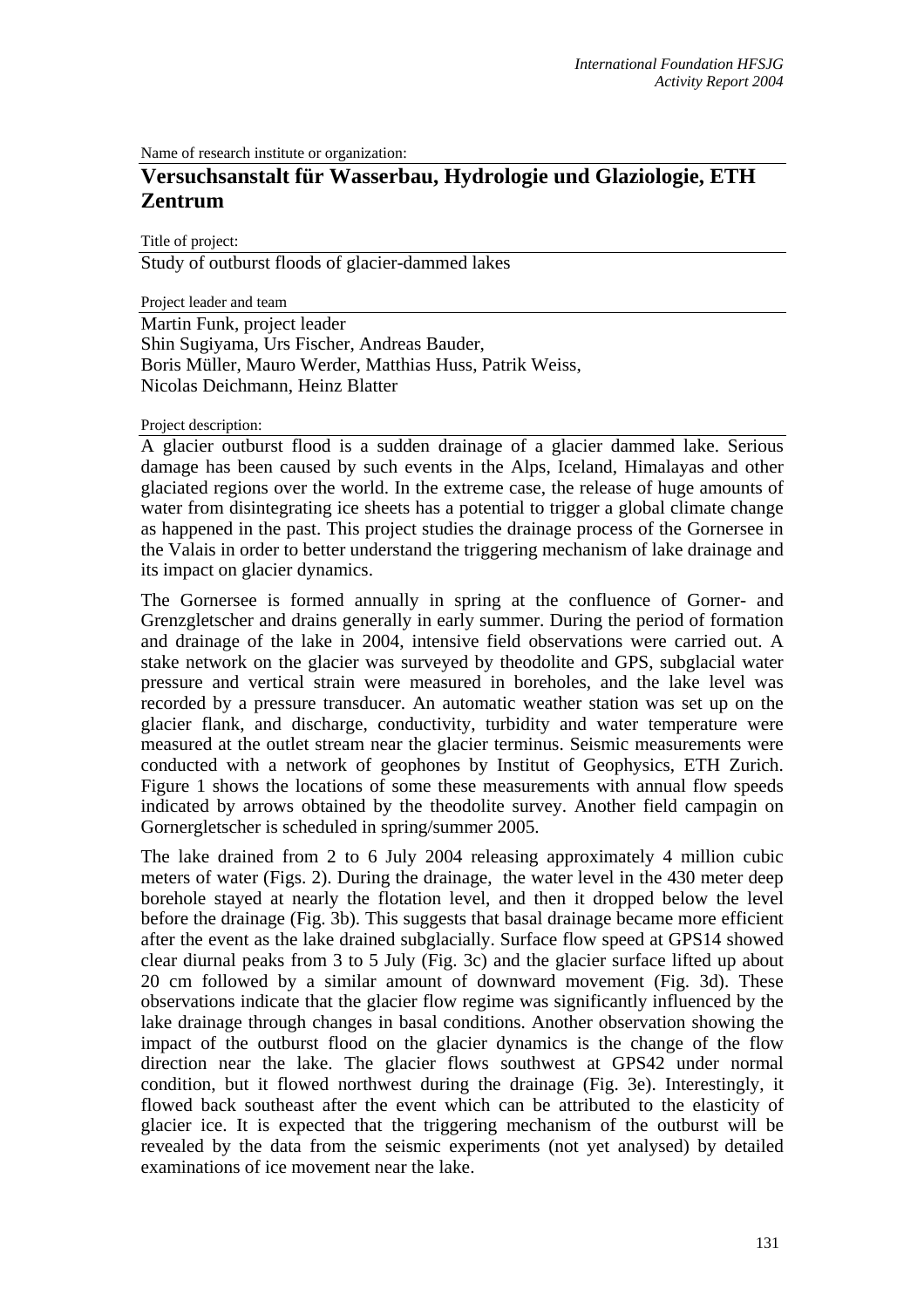Numerical modeling commenced in Autumn 2004. Models for the whole glacier, e.g. mass balance and melt models, are created. These can then be used as basis to interpret data and as boundary conditions to model the hydraulics and dynamics of the glacier during the flood. In these aspects the VAW cooperates closely with Institut for Atmospheric and Climate Science, ETH Zurich.



Figure 1. Locations of some of the measurement sites at Gor ner- and Grenzgletscher. Surface flow speeds are indicated with arrows.



Figure 2. Gornersee seen from northeast before  $(01/07/2004)$  and after (06/07/2004) the drainage.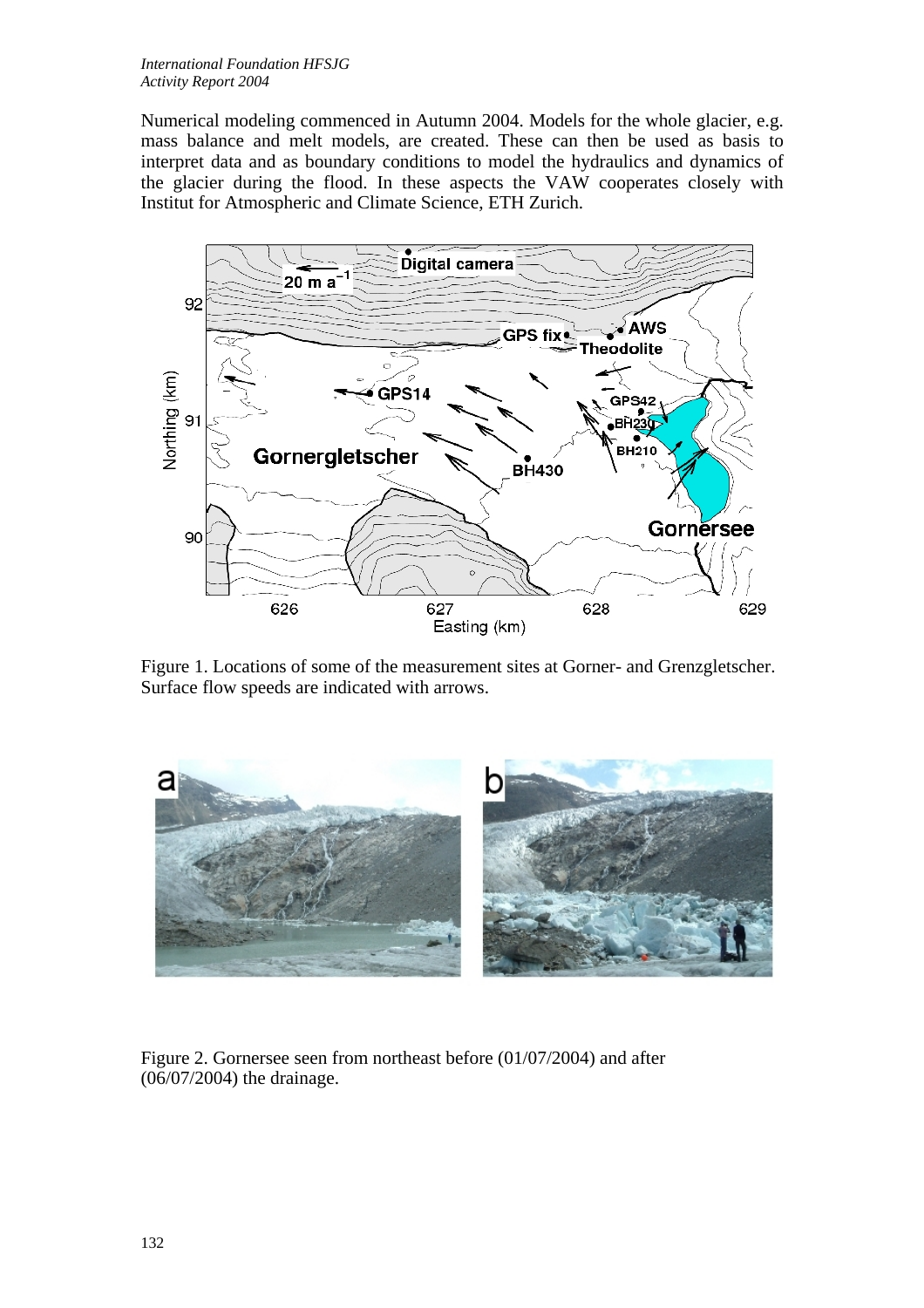

Figure 3. Water level measured in Gornersee (a) and in the borehole BH430 (b), surface flow speed (c) and vertical displacement (d) at GPS14, and displacement of glacier at GPS42 (e).